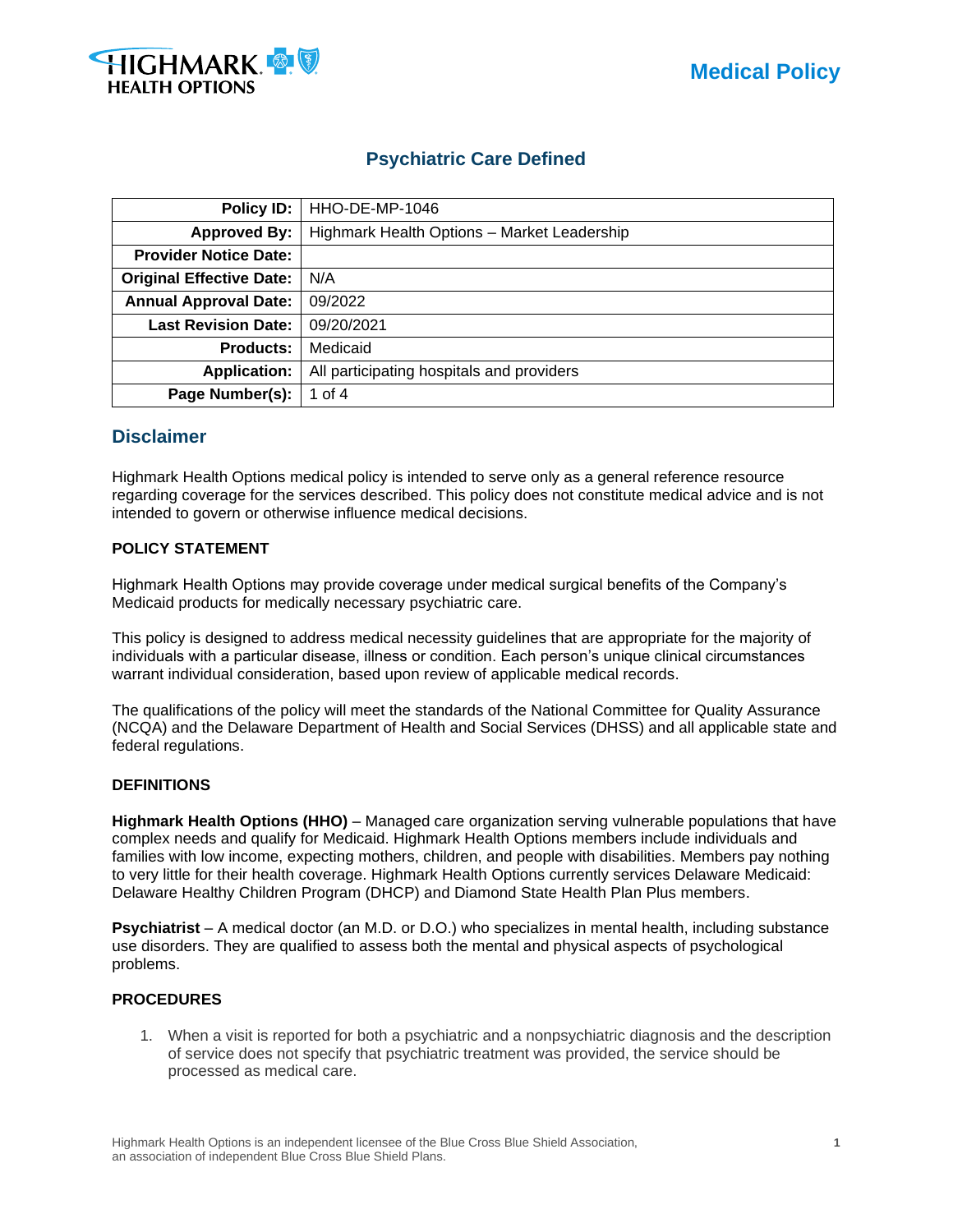



In determining whether a particular service furnished to a patient with Alzheimer's disease or Tourette Syndrome is subject to psychiatric reimbursement guidelines, the nature of the service must be considered. Typically, treatment of patients with Alzheimer's disease or Tourette syndrome will represent medical management of the individual's condition (e.g., treatment with medication), and should not be considered psychiatric treatment. However, where treatment is primarily psychotherapy, it should be considered psychiatric treatment.

Note: Claims for psychological testing/central nervous system testing (96125, 96130, 96131, 96132, 96133, 96136, 96137, and 96146) should be processed as a medical benefit or a psychiatric benefit, based on the patient's diagnosis (i.e., medical diagnosis or psychiatric diagnosis), regardless of the specialty (e.g., psychiatrist, psychologist) of the provider reporting the service.

2. Post-payment Audit Statement

The medical record must include documentation that reflects the medical necessity criteria and is subject to audit by Highmark Health Options at any time pursuant to the terms of your provider agreement.

3. Place of Service

Experimental/investigational (E/I) services are not covered regardless of place of service.

| <b>CPT codes</b> | <b>Description</b>                                                                                                                                                         |
|------------------|----------------------------------------------------------------------------------------------------------------------------------------------------------------------------|
| 90785            | Interactive Complexity (list separately in addition to the code for primary procedure).                                                                                    |
| 90791            | Psychiatric diagnostic evaluation.                                                                                                                                         |
| 90792            | Psychiatric diagnostic evaluation with medical services.                                                                                                                   |
| 90832            | Psychotherapy, 30 minutes with patient.                                                                                                                                    |
| 90833            | Psychotherapy, 30 minutes with patient when performed with an evaluation and<br>management services (list separately in addition to the code for primary<br>procedure(s)). |
| 90834            | Psychotherapy, 45 minutes with patient.                                                                                                                                    |
| 90836            | Psychotherapy, 45 minutes with patient when performed with an evaluation and<br>management services (list separately in addition to the code for primary<br>procedure(s)). |
| 90837            | Psychotherapy, 60 minutes with patient.                                                                                                                                    |
| 90838            | Psychotherapy, 60 minutes with patient when performed with an evaluation and<br>management services (list separately in addition to the code for primary<br>procedure(s)). |
| 90839            | Psychotherapy for crisis; first 60 minutes.                                                                                                                                |
| 90840            | Psychotherapy for crisis; each additional 30 minutes (list separately in addition to<br>code for primary service).                                                         |
| 90845            | Psychoanalysis.                                                                                                                                                            |
| 90846            | Family psychotherapy (without the patient present), 50 minutes.                                                                                                            |

#### **CODING REQUIREMENTS**

Highmark Health Options is an independent licensee of the Blue Cross Blue Shield Association, **2** an association of independent Blue Cross Blue Shield Plans.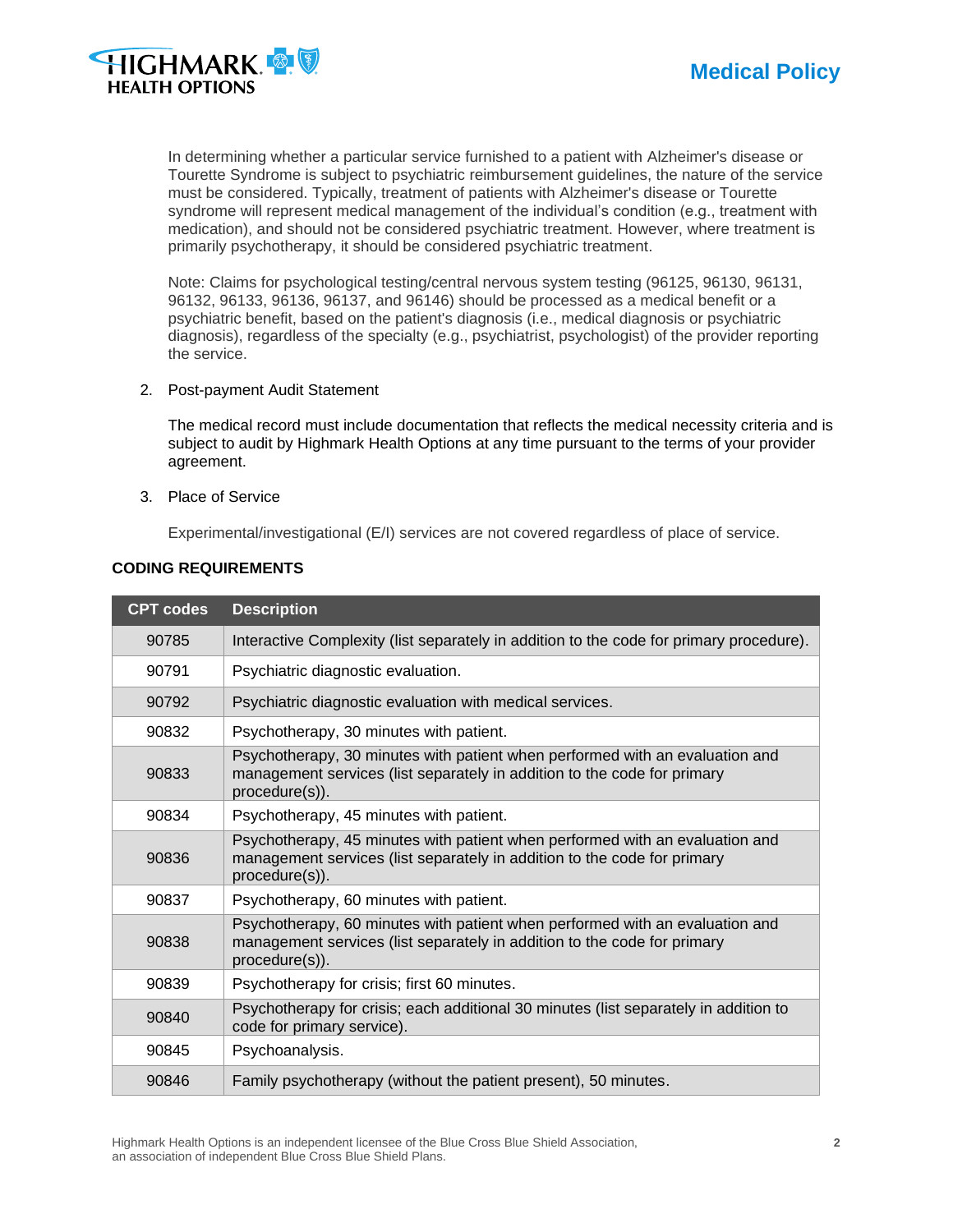



| 90847 | Family psychotherapy (conjoint psychotherapy with the patient present), 50<br>minutes.                                                                                                                                                                                                                                                                                                                                                                             |
|-------|--------------------------------------------------------------------------------------------------------------------------------------------------------------------------------------------------------------------------------------------------------------------------------------------------------------------------------------------------------------------------------------------------------------------------------------------------------------------|
| 90849 | Multiple-family group psychotherapy.                                                                                                                                                                                                                                                                                                                                                                                                                               |
| 90853 | Group psychotherapy (other than of a multiple-family group).                                                                                                                                                                                                                                                                                                                                                                                                       |
| 90863 | Pharmacologic management, including prescription and review of medication, when<br>performed with psychotherapy services (list separately in addition to the code for<br>primary procedure).                                                                                                                                                                                                                                                                       |
| 90865 | Narcosynthesis for psychiatric diagnostic and therapeutic purposes (e.g., sodium<br>amobarbital (amytal) interview).                                                                                                                                                                                                                                                                                                                                               |
| 90870 | Electroconvulsive therapy (includes necessary monitoring).                                                                                                                                                                                                                                                                                                                                                                                                         |
| 90885 | Psychiatric evaluation of hospital records, other psychiatric reports, psychometric<br>and/or projective tests, and other accumulated data for medical diagnostic<br>purposes.                                                                                                                                                                                                                                                                                     |
| 90887 | Interpretation or explanation of results of psychiatric, other medical examinations<br>and procedures, or other accumulated data to family or other responsible persons,<br>or advising them how to assist patient.                                                                                                                                                                                                                                                |
| 96112 | Developmental test administration (including assessment of fine and/or gross<br>motor, language, cognitive level, social, memory and/or executive functions by<br>standardized developmental instruments when performed) by physician or other<br>qualified health care professional, with interpretation and report; first hour.                                                                                                                                  |
| 96125 | Standardized cognitive performance testing (e.g., Ross information processing<br>assessment) per hour of a qualified health care professional's time, both face-to-<br>face time administering tests to the patient and time interpreting these test results<br>and preparing the report.                                                                                                                                                                          |
| 96130 | Psychological testing evaluation services by physician or other qualified health care<br>professional, including integration of patient data, interpretation of standardized test<br>results and clinical data, clinical decision making, treatment planning and report and<br>interactive feedback to the patient, family member(s) or caregiver(s), when<br>performed; first hour.                                                                               |
| 96131 | Psychological testing evaluation services by physician or other qualified health care<br>professional, including integration of patient data, interpretation of standardized test<br>results and clinical data, clinical decision making, treatment planning and report and<br>interactive feedback to the patient, family member(s) or caregiver(s), when<br>performed; each additional hour (List separately in addition to code for primary<br>procedure).      |
| 96132 | Neuropsychological testing evaluation services by physician or other qualified<br>health care professional, including integration of patient data, interpretation of<br>standardized test results and clinical data, clinical decision making, treatment<br>planning and report and interactive feedback to the patient, family member(s) or<br>caregiver(s), when performed; first hour.                                                                          |
| 96133 | Neuropsychological testing evaluation services by physician or other qualified<br>health care professional, including integration of patient data, interpretation of<br>standardized test results and clinical data, clinical decision making, treatment<br>planning and report and interactive feedback to the patient, family member(s) or<br>caregiver(s), when performed; each additional hour (list separately in addition to<br>code for primary procedure). |
| 96136 | Psychological or neuropsychological test administration and scoring by physician or<br>other qualified health care professional, two or more tests, any method, first 30<br>minutes.                                                                                                                                                                                                                                                                               |